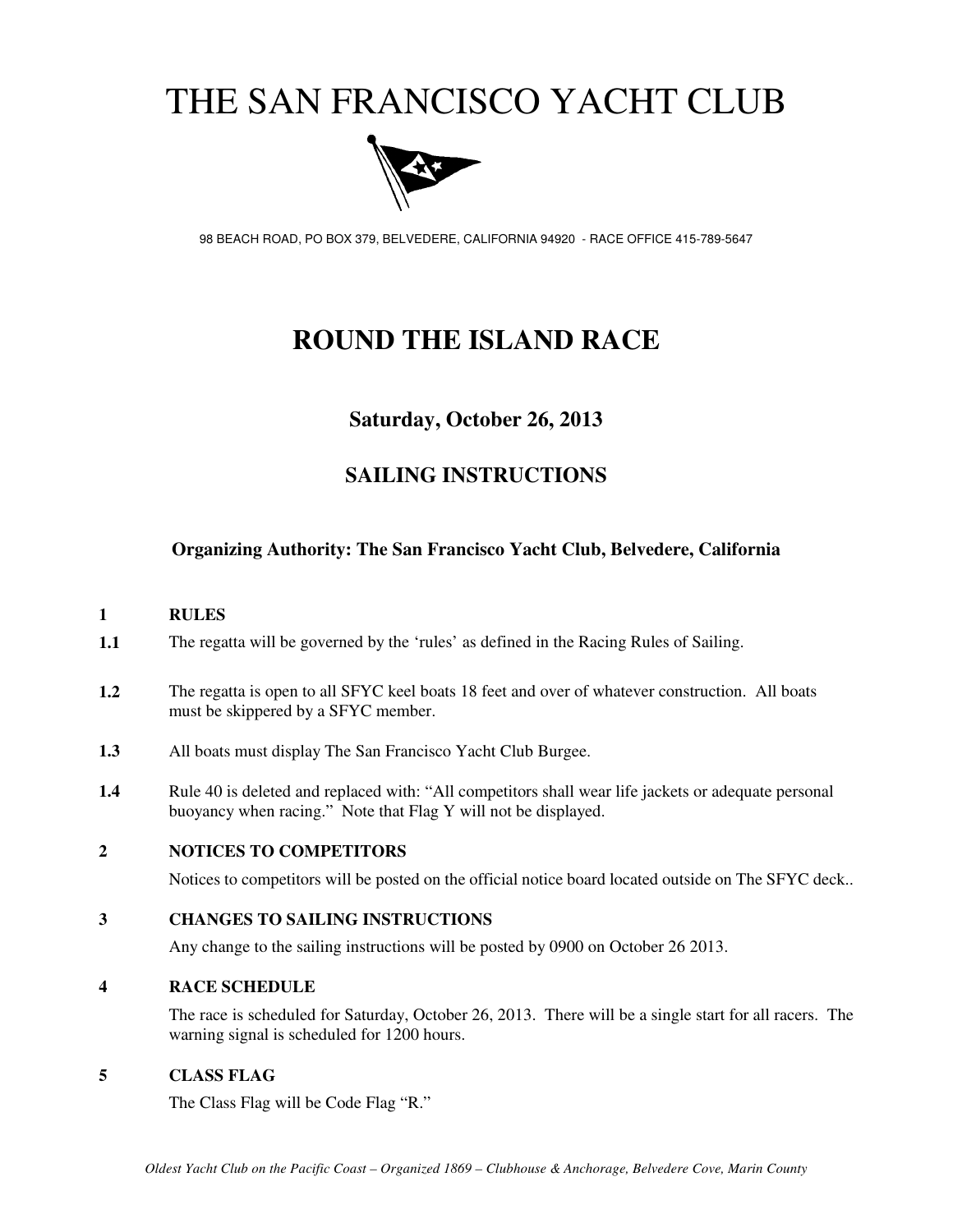#### **6 HANDICAPS**

Handicaps will be determined by the SFYC race committee on the basis of current SF Bay PHRF ratings. Ratings assigned by the race committee are not subject to protest or request for redress.

#### **7 RACING AREA**

The racing area will be as shown in **Illustration A,** with the start off Belvedere Cove and the finish east of the Corinthian Yacht Club.

#### **8 THE COURSE AND MARKS**

**8.1** The course will be one of the following:

Course 1 - From the starting line, around Treasure Island to port, leaving Bay Bridge Pier "I" to port (see **Illustration B**), Southampton Platform to port, to the finish line. Please note that Pier "I" must be left to port. Treasure Island and Southampton Platform are rounding marks.

Course 2 – From the starting line, around Alcatraz to port, Southampton Platform to port, to the finish line. Alcatraz Island and Southampton Platform are rounding marks.

**8.2** The course to be sailed will be displayed on numerical placards from the race committee signal boat.

#### **9 THE START**

- **9.1** The race will be started using RRS 26.
- **9.2** The starting line will be between a staff displaying an orange flag on the race committee signal boat and a red inflatable mark off Belvedere Cove.
- **9.3** All boats must check in with the race committee signal boat prior to the start.

#### **10 THE FINISH**

The finish line will be between a staff displaying an orange flag on a race committee boat and a red inflatable mark east of the Corinthian Yacht Club. Cross the finish line from east to west.

#### **11 TIME LIMIT**

The time limit will be 1630 hours on Saturday, October 26, 2013. Boats failing to finish before the time limit will be scored Did Not Finish. This changes rule 35. All boats remaining on the course at 1630 hours are requested to call the Race Committee on VHF 65.

#### **12 PROTESTS AND REQUESTS FOR REDRESS**

- **12.1** Protest forms will be available at the Regatta Table in the club house. Protests shall be delivered to the race committee representative at the Regatta Table within the protest time limit, which shall be 30 minutes after the race committee signal boat returns to the SFYC dock. The return time will be posted on the official notice board.
- **12.2** Protests will be heard in approximately the order of receipt as soon as possible.

#### **13 SCORING**

Finishing positions will be established by corrected time, using Time on Time corrections, as determined by San Francisco Bay PHRF handicaps. A five-minute penalty will be added to the finish time of any boat failing to display the SFYC burgee.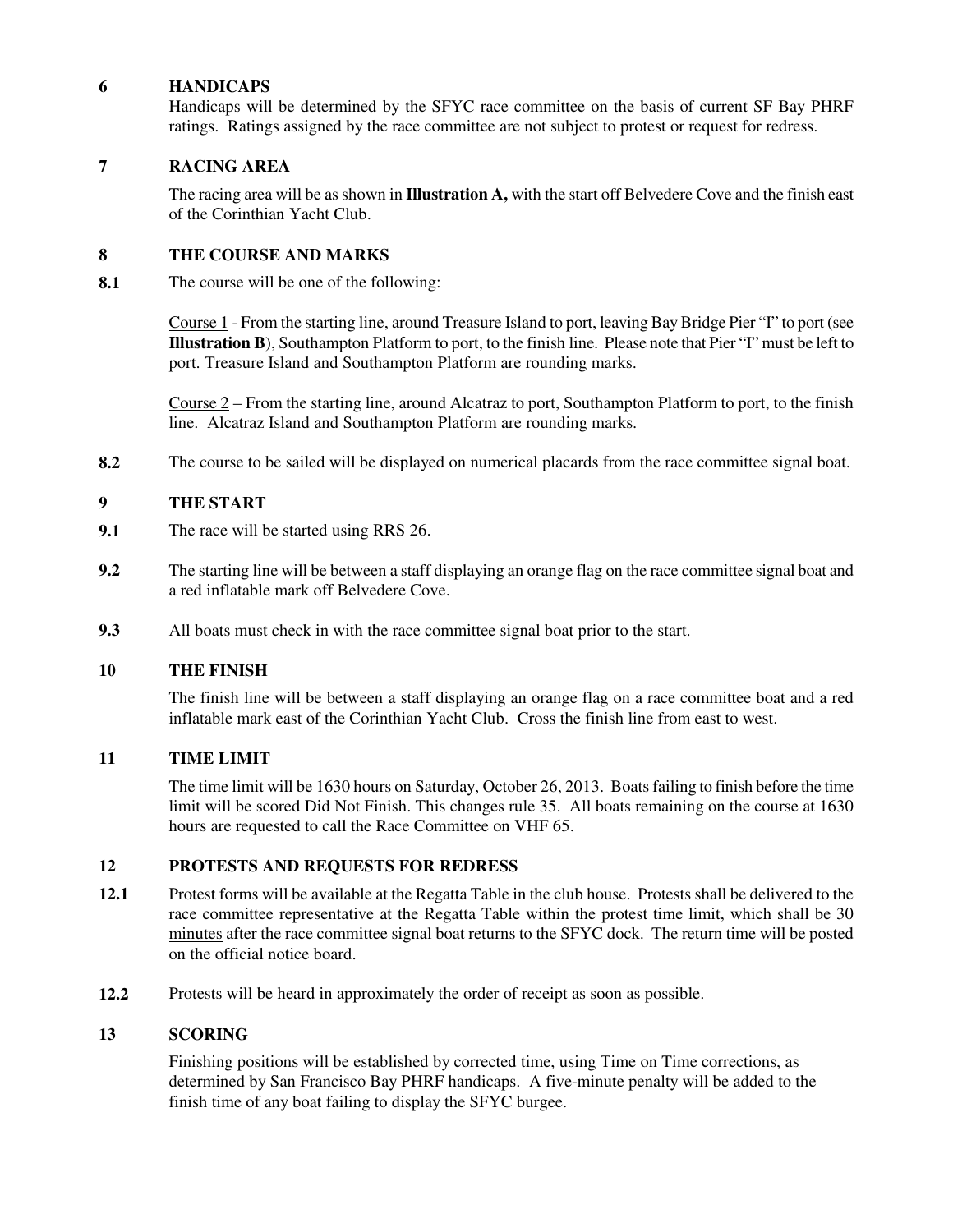#### **14 RADIO COMMUNICATION**

- **14.1** The Race Committee may broadcast information about the day's racing and OCS on Channel 65. The failure of any boat to hear the hail, the hail of some but not all OCS boats, the untimely hail of some or all OCS boats, or failure to hail any or all boats shall not be grounds for redress. This changes rule 62.1.
- **14.2** A boat that retires from the race shall notify the race committee on VHF 65 as soon as possible.

#### **15 PRIZES**

- **15.1** The Round the Island Perpetual Trophy will be awarded to the overall first place finisher in the race, on corrected time, with keeper trophies awarded to the first through third place finishers in both Spinnaker and Non-Spinnaker divisions. Trophies will be presented on the Club deck after the race, with beer and hors d'oeuvres provided.
- **15.2** Enter the **Family Challenge**! Family Challenge certificates will be presented in both divisions, with \$25.00 Waypoint Pizza gift certificates awarded for the best corrected time, after a 10 second per mile credit is given for each crew member between the ages of 5 and 18, or over 80. See **Illustration C** to register for the Family Challenge and confirm the ages of your youth or senior crew members. Late entries and crew changes will be accepted on race day, at the Regatta Table within the 30-minute protest time window after the race. Family Challenge calculations will not affect overall race results.

Jay Hooker, PRO, Cell phone 415-342-6857

SFYC Race Office: Phone 415-789-5647, Fax 415-366-1483, Email frace@sfyc.org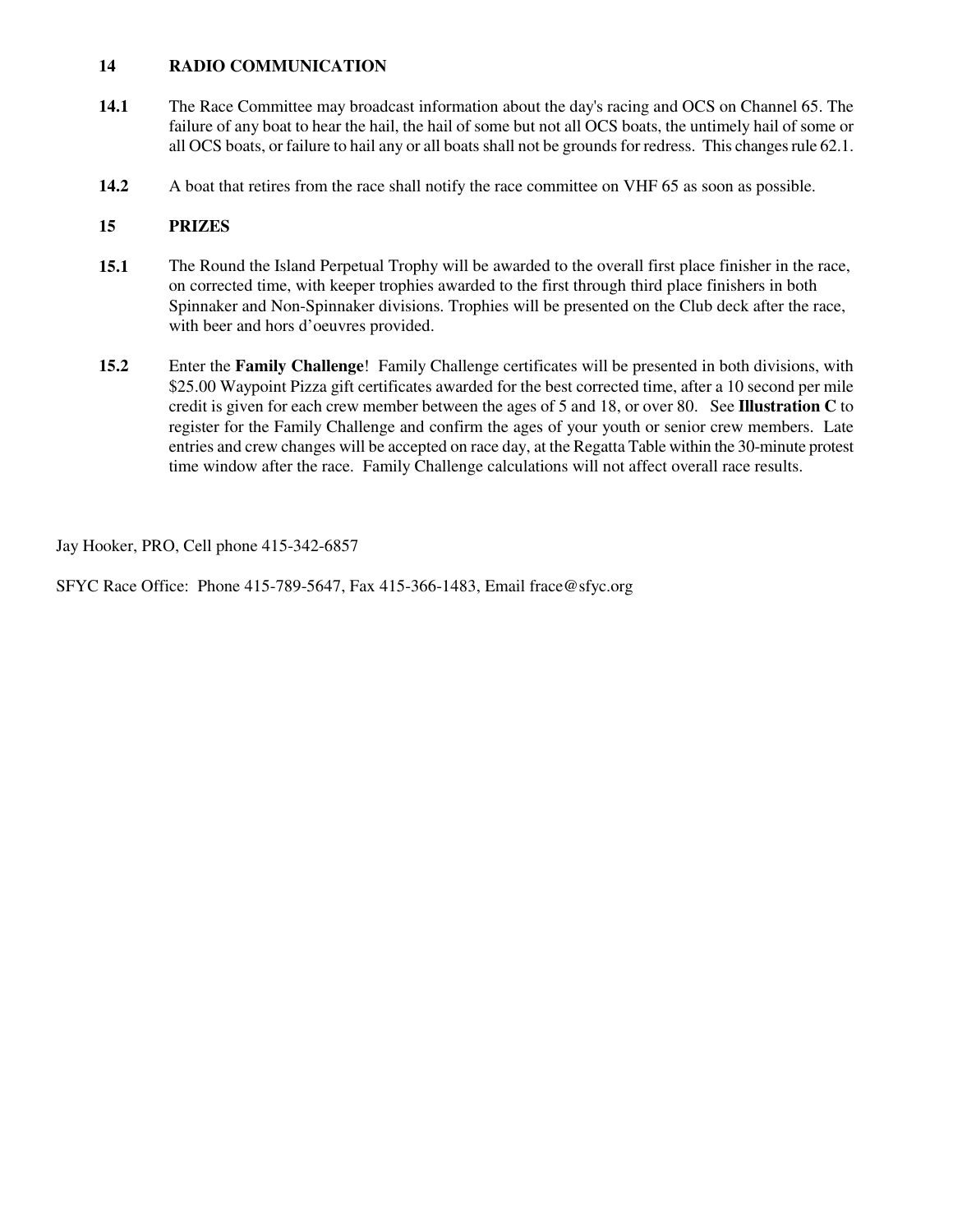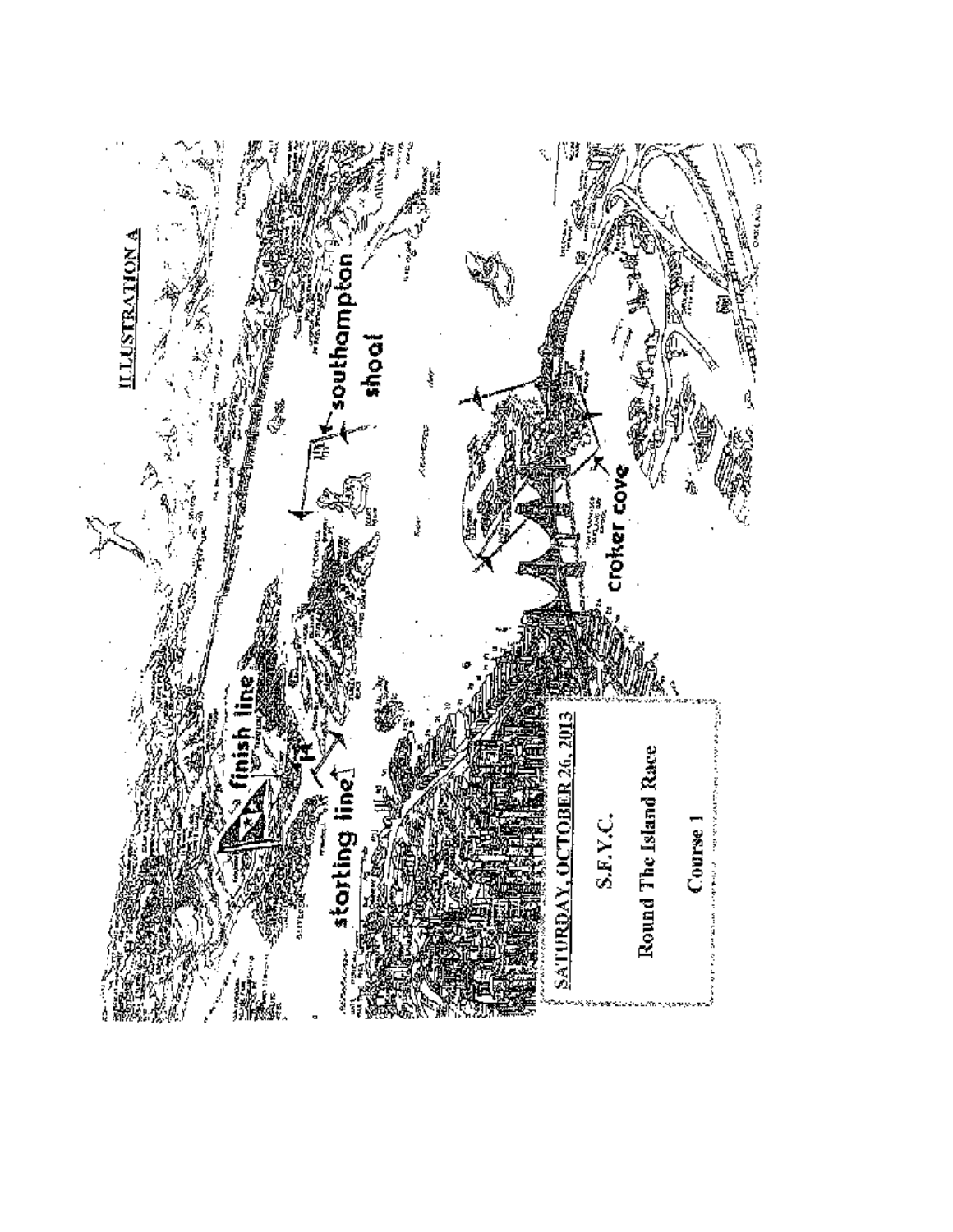#### **ROUND THE ISLAND RACE** October 26, 2013

#### **ILLUSTRATION B**